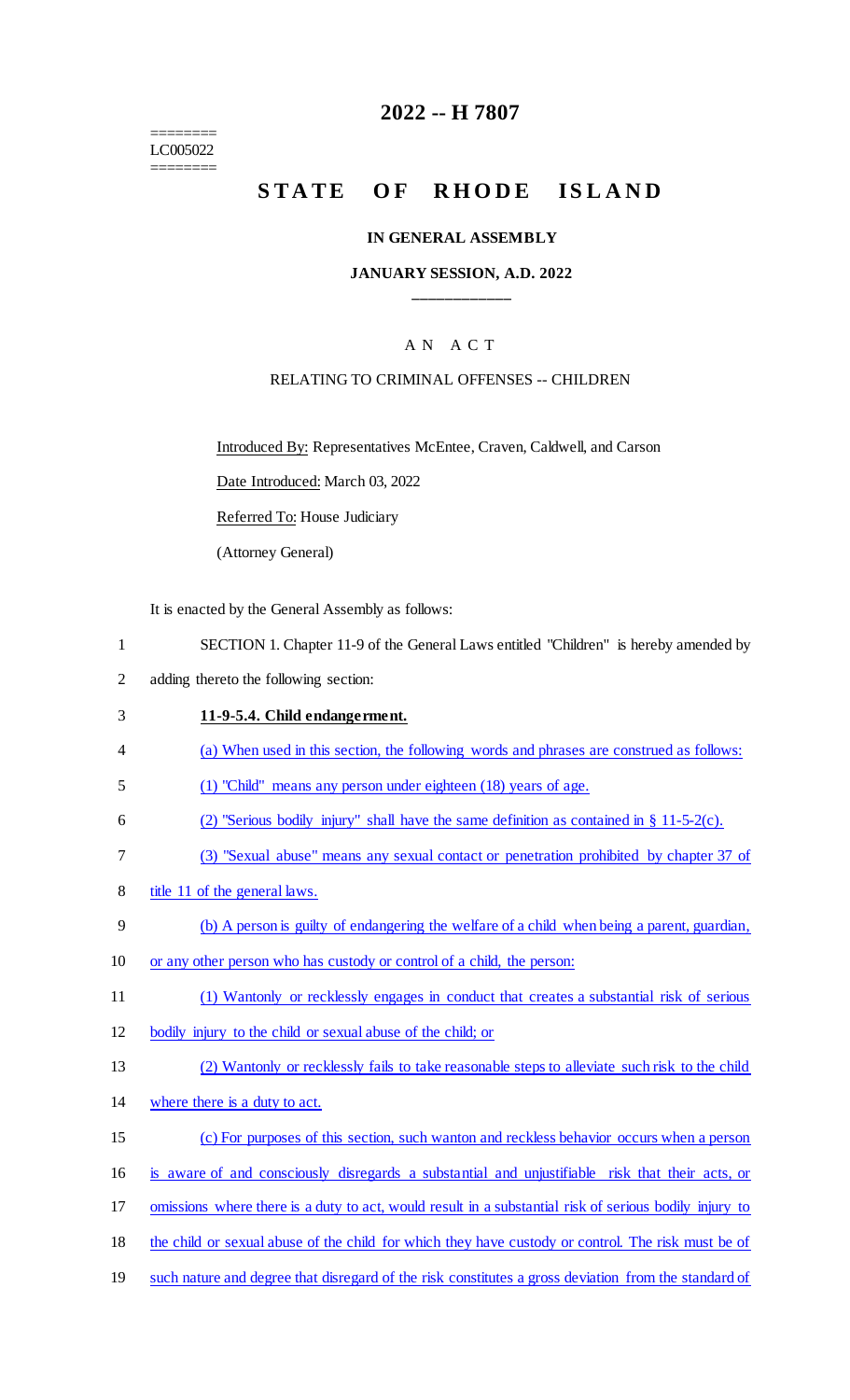- 1 conduct that a reasonable person would observe in the situation.
- 2 (d) Any person who shall violate this section shall be guilty of a felony, and for the first
- 3 offense, be imprisoned up to three (3) years or be fined not exceeding one thousand dollars
- 4 (\$1,000), or both.
- 5 (e) Any person who has been previously convicted of child endangerment under this
- 6 section and thereafter commits child endangerment shall be imprisoned up to ten (10) years or be
- 7 fined not exceeding five thousand dollars (\$5,000), or both.
- 8 SECTION 2. This act shall take effect upon passage.

LC005022 ========

========